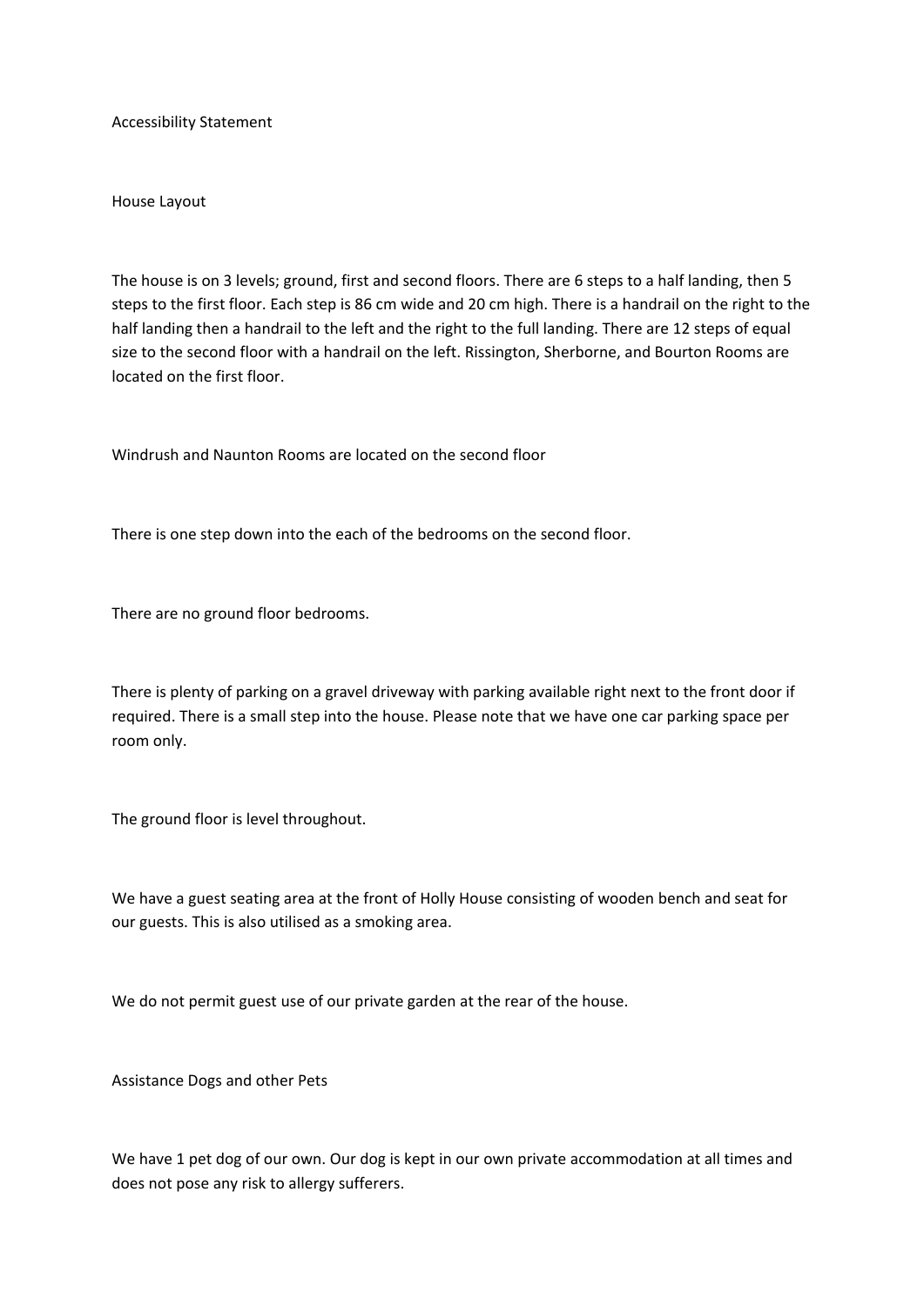We do not own cats or permit any other pets to stay at Holly House with the exception of Assistance Dogs by prior arrangement

## Bedrooms

Menus and guest welcome information is available in guest bedrooms. Kettles are provided in all rooms and Irons are available on request. These and other electrical equipment should not be left on whilst not in use due to fire risk.

The televisions in the room are equipped with Teletext. Select 888 by your remote.

Each bedroom has a main ceiling light, controllable from the door. There are also bedside lamps on each side of the bed.

The duvets and pillows are made of a synthetic filling, suitable for people with allergies

All rooms are equipped with en-suite shower rooms - with the exception of Windrush which has an en-suite bath.

Heating is thermostatically controlled and adjustable in guest rooms.

Each bedroom is supplied with a well stocked beverage tray and complimentary toiletries in the bathroom.

Other Information

Most mobile phones can be accessed within the house, but there is occasionally limited signal.